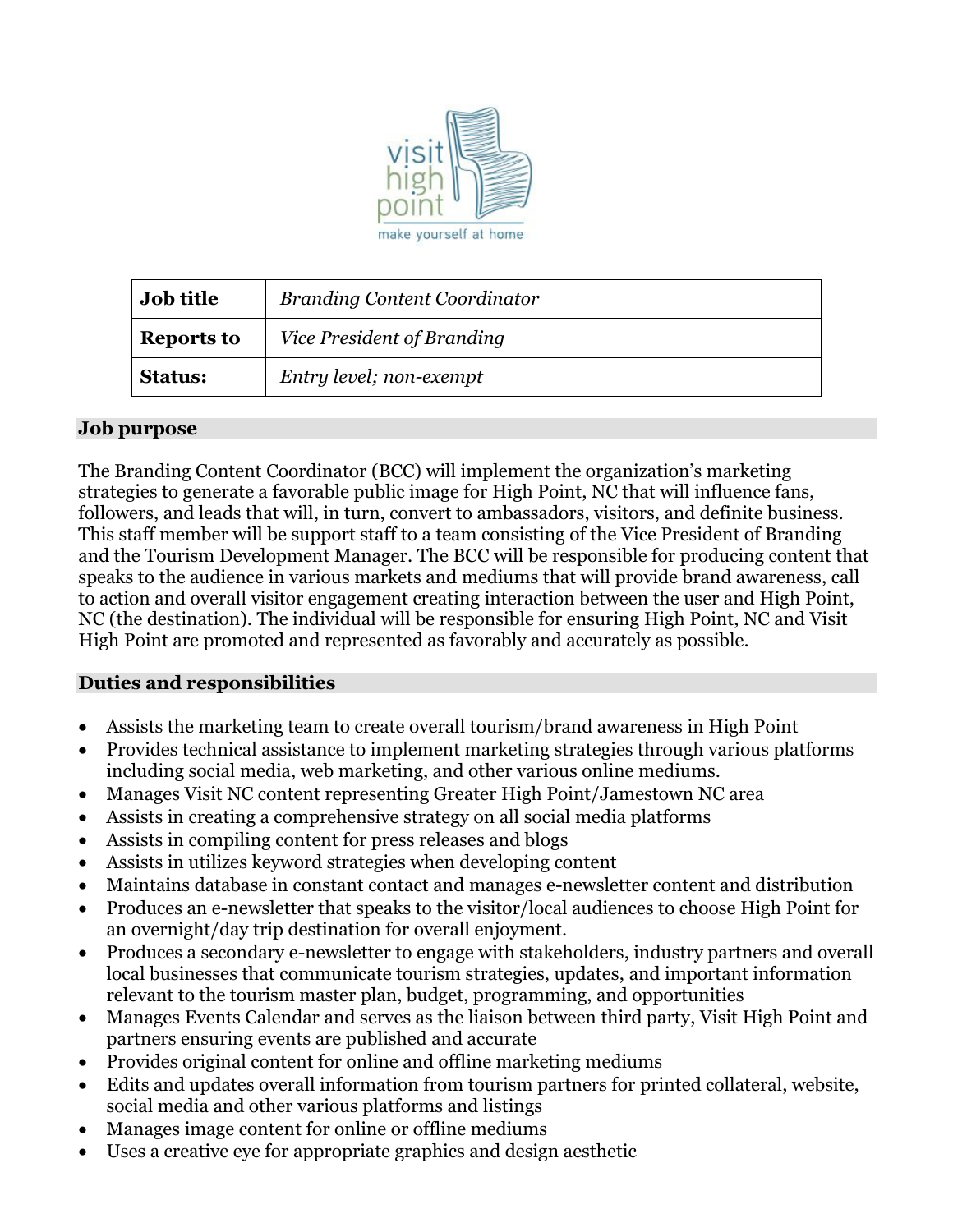- Maintains the images and reference library
- Coordinates sales collateral for meetings, sports, events, relocation, and sponsorship packets
- Assists with the creative process for ad messaging and content
- Assists the Vice President of Branding in managing various standing committees of the Visit High Point Board
- Generates ROI reporting to the Vice President of Branding for target campaigns and initiatives
- Analyzes needs to develop and enhance web and new media programs
- Provides consultation support to industry partners
- Builds relationships within the community to create awareness of the organization's mission
- Assists in developing the business plan and sales/marketing budget
- Attends industry related continuing education training and networking opportunities
- Assists in producing content for the Annual Report
- Serves as back up support to the Visitor Center as needed
- Assists and greets all walk-in visitors in a professional and friendly manner
- Serves as back up support to phone inquiries
- Assists the Business Development Manager to coordinate B2B sales and research in home furnishings and design industry
- Assists with furniture design messaging, photography, and social media promotional projects as needed
- Assists with conducting tours as needed in the Visitor Center
- Supports and coordinates VIP and FAM tours as needed
- Supports and coordinates in-house events for Prime Time on Main as needed
- Represents the organization at various after-hour opportunities through industry partner engagement
- Performs all tasks required to meet the changing needs of the organization that serves the overall mission

# **Essential Qualifications**

- Must have a positive attitude
- Must be able to work independently, but also have excellent ability to get along with management, supervisors, and co-workers as part of a team
- Must be able to meet attendance requirements, including without limitation, of being on time and regular and predictable attendance
- Applicant must have a bachelor's degree or equivalent
- An entry level candidate is suitable with previous experience in a marketing/communications/PR setting
- Previous experience in business function or hospitality field is a plus
- **Must have strong written and oral communications**
- **Must be proficient in copywriting, copy editing and proofing**
- **Must have proficient writing abilities**
- Comprehensive knowledge of High Point, NC especially as it pertains to attractions, events, restaurants, furniture, and events is a plus
- Must be able to adjust to a fast-paced professional environment and meet deadlines as assigned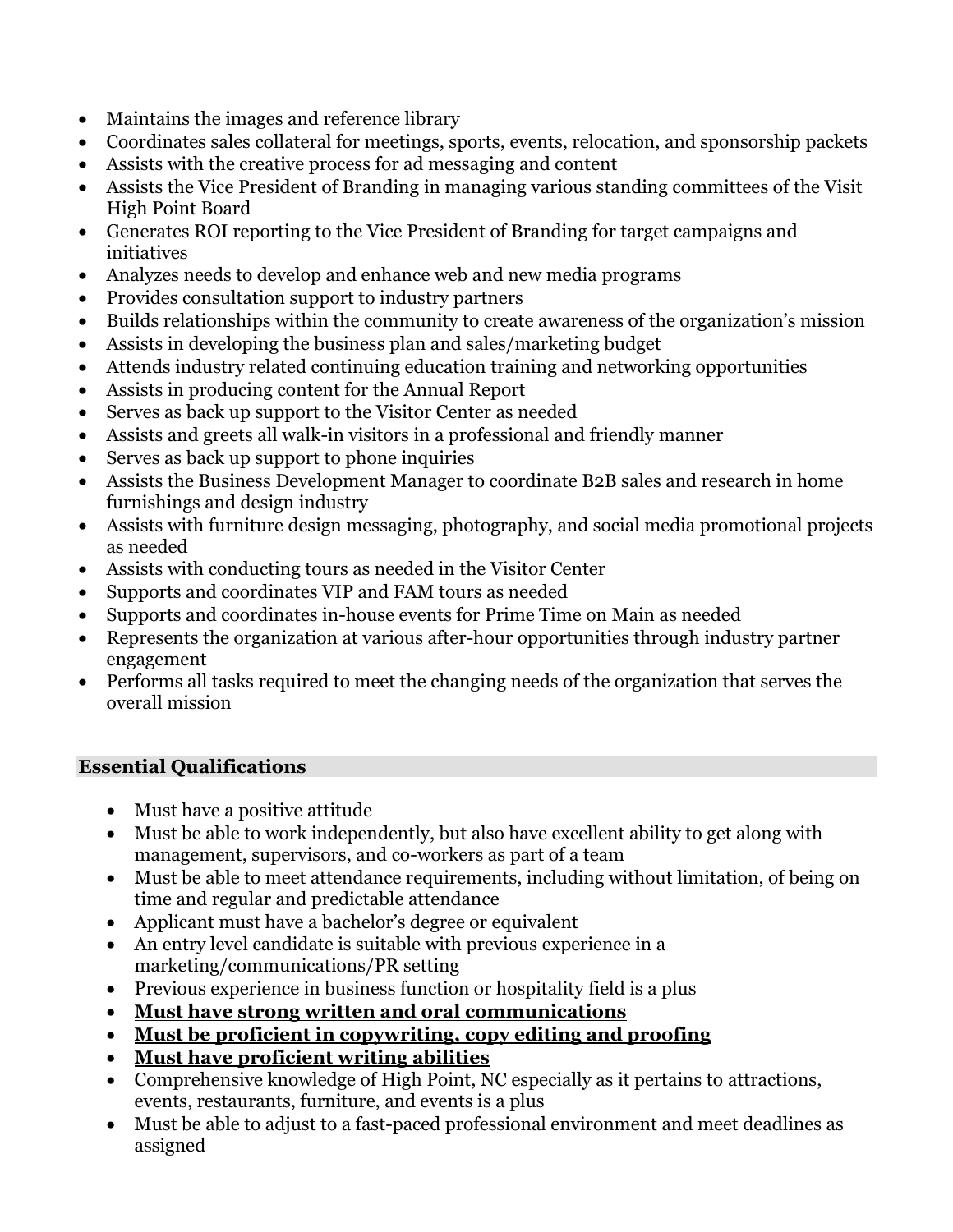- Ability to coordinate multiple tasks
- Strong organizational skills are a must
- Proficient in Office365 and other Microsoft Office Programs
- Proficient in social media platforms that include but not limited to Facebook, Instagram, Twitter, Pinterest, etc.
- The individual is responsible and holds self-accountable
- **Candidate must present and conduct business in a professional manner including professional branding and presence on social media**
- Candidate must be able to work in a small business setting where they understand their role as part of a team

## **Working conditions**

The Branding Content Coordinator is a full-time employee that works at least 40 hours a week, is on time with regular and predictable attendance Monday – Friday 8:30 am – 5:00 pm in a professional on-site office setting interacting with management and staff. Some travel may be required from time to time as well as attendance at evening and weekend functions.

#### **Physical requirements**

Must be able to perform the basic life operational functions of climbing, balancing, stooping, kneeling, crouching, reaching, standing, walking, pushing, pulling, lifting, grasping, talking, hearing and repetitive motions. Must be able to perform medium work exerting up to 50 pounds of force frequently and or up to 10 pounds of force constantly to move objects. A working day is spent mostly sitting. Must present self in a mature, professional manner. Good judgment is critical

## **Salary and Benefits**

Salary compensation is based on experience and qualifications. A comprehensive benefits package is provided including 12 paid holidays per year, vacation, and sick time as well as one floating PTO. Retirement, health insurance, life insurance, and other positive corporate culture perks are offered to ensure a motivating and rewarding environment. Visit High Point nurtures a growth mindset and will support professional development opportunities for its employees. This position reports to the Vice President of Branding and is Non-Exempt.